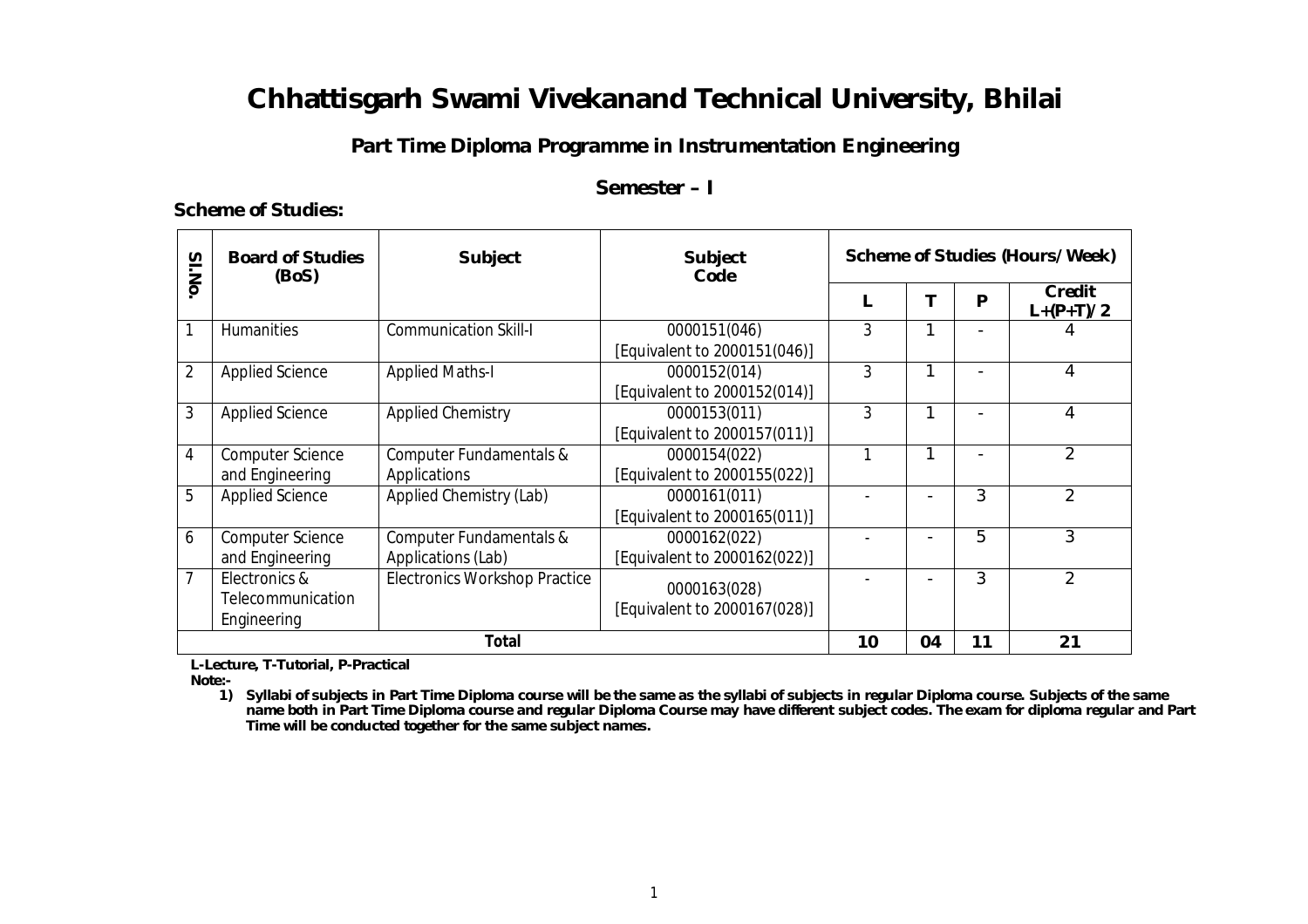## **Part Time Diploma Programme in Instrumentation Engineering**

### **Semester – I**

#### **Scheme of Examination:**

| $\overline{\mathbf{z}}$ | <b>Board of</b><br><b>Studies (BoS)</b>            | <b>Subject</b>                                |                                              | <b>Scheme of Examination</b> |           |     |                  |    | <b>Total</b> |
|-------------------------|----------------------------------------------------|-----------------------------------------------|----------------------------------------------|------------------------------|-----------|-----|------------------|----|--------------|
| <b>I.No</b>             |                                                    |                                               | <b>Subject</b><br>Code                       | <b>Theory</b>                |           |     | <b>Practical</b> |    | <b>Marks</b> |
|                         |                                                    |                                               |                                              | <b>ESE</b>                   | <b>CT</b> | TA  | <b>ESE</b>       | TA |              |
|                         | <b>Humanities</b>                                  | <b>Communication Skill-I</b>                  | 0000151(046)<br>[Equivalent to 2000151(046)] | 100                          | 20        | 30  |                  |    | 150          |
| $\overline{2}$          | <b>Applied Science</b>                             | <b>Applied Maths-I</b>                        | 0000152(014)<br>[Equivalent to 2000152(014)] | 100                          | 20        | 30  |                  |    | 150          |
| 3                       | <b>Applied Science</b>                             | <b>Applied Chemistry</b>                      | 0000153(011)<br>[Equivalent to 2000157(011)] | 100                          | 20        | 30  |                  |    | 150          |
| 4                       | <b>Computer Science</b><br>and Engineering         | Computer Fundamentals &<br>Applications       | 0000154(022)<br>[Equivalent to 2000155(022)] | 50                           | 20        | 30  |                  |    | 100          |
| 5                       | <b>Applied Science</b>                             | Applied Chemistry (Lab)                       | 0000161(011)<br>[Equivalent to 2000165(011)] |                              |           |     | 50               | 20 | 70           |
| 6                       | <b>Computer Science</b><br>and Engineering         | Computer Fundamentals &<br>Applications (Lab) | 0000162(022)<br>[Equivalent to 2000162(022)] |                              |           |     | 100              | 20 | 120          |
|                         | Electronics &<br>Telecommunicatio<br>n Engineering | <b>Electronics Workshop Practice</b><br>(Lab) | 0000163(028)<br>[Equivalent to 2000167(028)] |                              |           |     |                  | 30 | 30           |
| <b>Total</b>            |                                                    |                                               |                                              | 350                          | 80        | 120 | 150              | 70 | 770          |

 **ESE : End of Semester Exam, CT: Class Test, TA: Teachers Assessment**

 **Legend :- PRA :Process Assessment, PDA : Product Assessment.**

 **Note: i) TA in Theory includes Sessional work (SW) and Attandance (ATT) with weightage of 70% and 30% of total respectively.**

 **ii) TA in Practical includes performance of PRA, PDA and Viva-Voce with weightage of 50%, 40% and 10% of total respectively.**

 **iii) 85% attendance is essential in theory & Practical classes appear in examination.**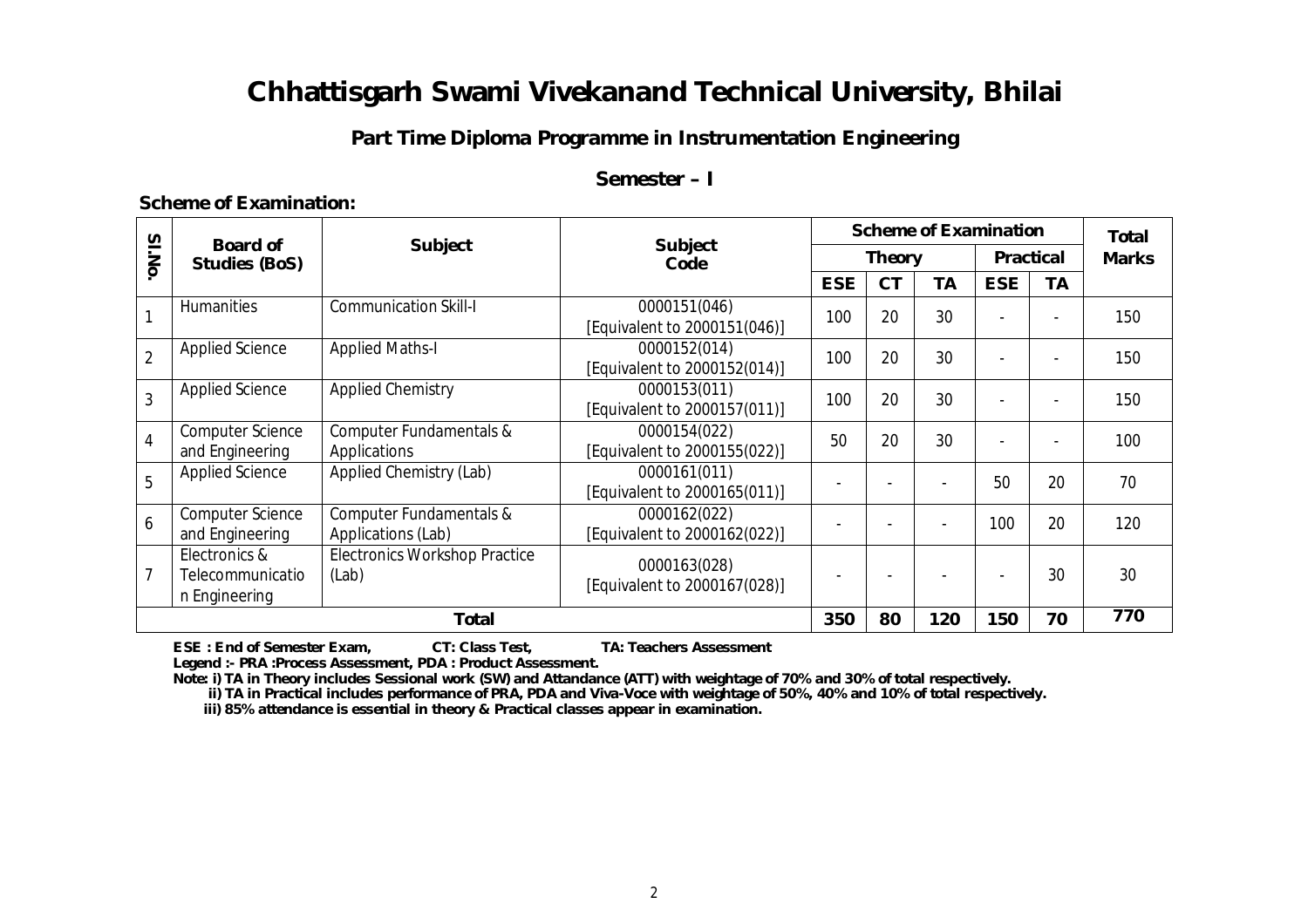### **Part Time Diploma Programme in Instrumentation Engineering**

### **Semester – II**

#### **Scheme of Studies:**

| SI.No | Board of<br><b>Studies (BoS)</b>                  | <b>Subject</b>                                | <b>Subject</b><br>Code                       | <b>Scheme of Studies</b><br>(Hours/Week) |    |    |                       |  |
|-------|---------------------------------------------------|-----------------------------------------------|----------------------------------------------|------------------------------------------|----|----|-----------------------|--|
|       |                                                   |                                               |                                              |                                          |    | P  | Credit<br>$L+(P+T)/2$ |  |
|       | Humanities                                        | <b>Communication Skill-II</b>                 | 0000251(046)<br>[Equivalent to 2000251(046)] | 4                                        |    |    | 5                     |  |
| 2     | <b>Applied Science</b>                            | <b>Applied Maths-II</b>                       | 0000252(014)<br>[Equivalent to 2000252(014)] | 3                                        |    |    | 4                     |  |
| 3     | <b>Applied Science</b>                            | <b>Applied Physics</b>                        | 0000253(015)<br>[Equivalent to 2000254(015)] | 3                                        |    |    | 4                     |  |
| 4     | Electronics&<br>Telecommunicati<br>on Engineering | <b>Basic Electronics Engineering</b>          | 0000254(028)<br>[Equivalent to 2000250(028)] | 3                                        |    |    | 4                     |  |
| 5     | <b>Applied Science</b>                            | Applied Physics (Lab)                         | 0000261(015)<br>[Equivalent to 2000262(015)] |                                          |    | 3  | $\overline{2}$        |  |
| 6     | Electronics&<br>Telecommunicati<br>on Engineering | <b>Basic Electronics Engineering</b><br>(Lab) | 0000262(028)<br>[Equivalent to 2000267(028)] |                                          |    | 5  | 3                     |  |
|       | <b>Total</b>                                      |                                               |                                              |                                          | 04 | 08 | 22                    |  |

 **L-Lecture, T-Tutorial, P-Practical Note:-**

> **1) Syllabi of subjects in Part Time Diploma course will be the same as the syllabi of subjects in Regular Diploma course. Subjects of the same name both in Part Time Diploma course and Regular Diploma Course may have different subject codes. The exam for diploma regular and Part Time will be conducted together for the same subject names.**